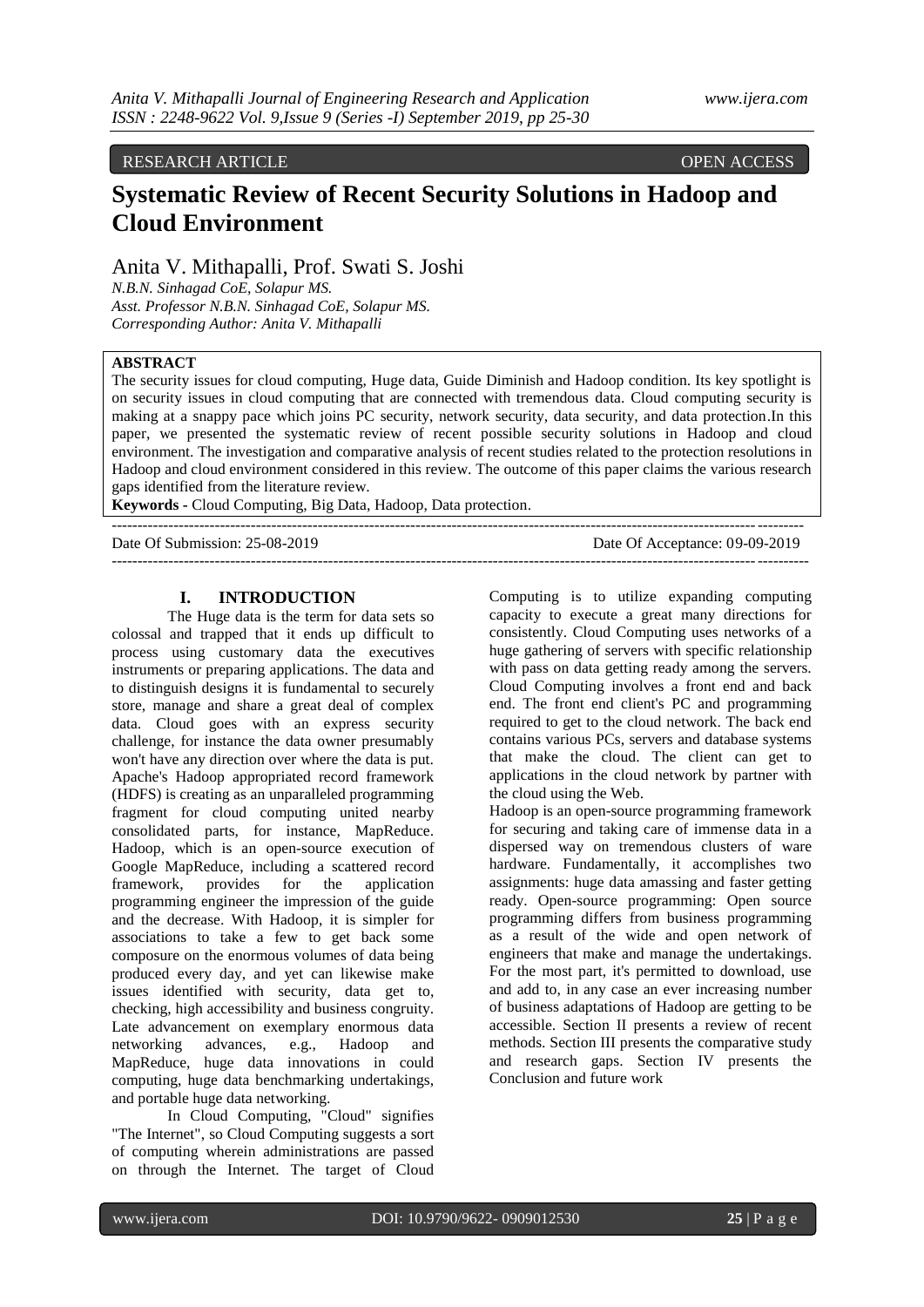# **II. LITERATURE SURVEY**

In this segment, we present the survey of related works upon two phases are security solutions in Hadoop and data security in the cloud environment.

#### **Security Solutions in Hadoop:**

In [6], Another security access control answer for Hadoop subject to CP-ABE, in has plan the CP-ABE use different attributes (gathering of properties) to perceive a client, as opposed to utilize a lone personality data, and hypothetical analysis demonstrated that our CP-ABE based arrangement can abstain from getting client complete data and upgraded security for client getting to document on Hadoop.

In [7], the productive confirmation protocol for Hadoop (Pile) lightened the serious issues of the current cutting edge validation mechanisms, specifically working system-based verification, secret word based methodology, and appointed token-based plans, individually, which are directly sent in Hadoop. Load pursued a twoserver-based verification mechanism. Stack confirms the chief dependent on the digital mark age and check procedure using both propelled encryption standard and elliptic twist cryptography. The security analysis using both the formal security used the completely recognized real-or-random (ROR) model and the easygoing (non-numerical) security shows that Load ensures a few understood attacks. The formal security check utilized the generally utilized mechanized approval of Web security protocols and applications ensure that Stack is solid against replay and man-in-the-inside assaults.

In [8] the security dangers of the Hadoop environment, its security necessities, and structure contemplations. It additionally gave data stream charts. They expounded on the necessities and structure of RPC, HDFS, MapReduce, assignment token, square access token, these all are used for the security explanation behind the Hadoop framework.

In [9], Apache guard an open-source adventure by Cloudera is an approval module for Hadoop that offers the granular, work based approval required to give precise degrees of access to the right clients and applications. It support for occupation based approval, fine-grained approval, and multitenant organization. The Apache Knox Gateway is a framework that gives a singular reason for approval and access for various Hadoop benefits in a gathering. It offers an edge security response for Hadoop. The consequent favored position is it supports diverse affirmation and token check circumstances. It supervises security over different clusters and types of Hadoop. It furthermore gives SSO game plans and allows consolidating other character the board arrangements, for example, LDAP, Dynamic Index (Advertisement), what's more, SAML based SSO and other SSO systems [10].

In [11], the Hadoop security work, Undertaking Rhino offers a consolidated from beginning to end data security response for the Hadoop biological system. It gave a token-based affirmation and SSO plan. It offers Hadoop crypto codec framework and crypto codec utilization to give square level encryption to the data set away in Hadoop. It maintained key scattering and the board so MR can interpret data squares and execute the program as indicated by need. It also improved the security of HBase by offering cell level authentic

In [12], provided an HDFS square part segment that performs ARIA/AES encryption and decryption under the Hadoop coursed computing condition. In proposed variable-length data getting ready segments that performed encryption and decryption by including hoax data. It remained productive for different applications, for example, word tallying, sorting, k-Means, and progressive clustering.

In [13] presents a financially savvy strategy that anybody can use with their Hadoop bunch to given it three-dimensional security. The Kuber framework was not indicated to a specific encryption algorithm. It provided designers with the flexibility to use some other encryption calculation they approve of. All they need to was to give encryption and decryption techniques from their group documents as gave in the present execution of Kuber.

## **Data Security in Cloud Environment:**

In [20] proposed another security and provenance model for data wrongdoing scene examination and post-appraisal in cloud computing. The framework proposed is addressed give the protection and security of secret files/archives that are piled up in the cloud.

In [21] outlined the one of a kind issues of security and protection challenges with the Cloud. They examined the blockades and responds in due order regarding giving a dependable Cloud computing condition. They explained the present security and protection plans, which must be essentially re-examined regarding their fittingness for Clouds.

In [22] proposed the structure of a framework that got the development and getting ready of the data kept on the Cloud. There is a necessity for security gotten gadgets on the Cloud, which would ensure clients that their data is checked and safe from security perils and strikes. The proposed use relied upon a relevant analysis and executed in a little Cloud computing condition.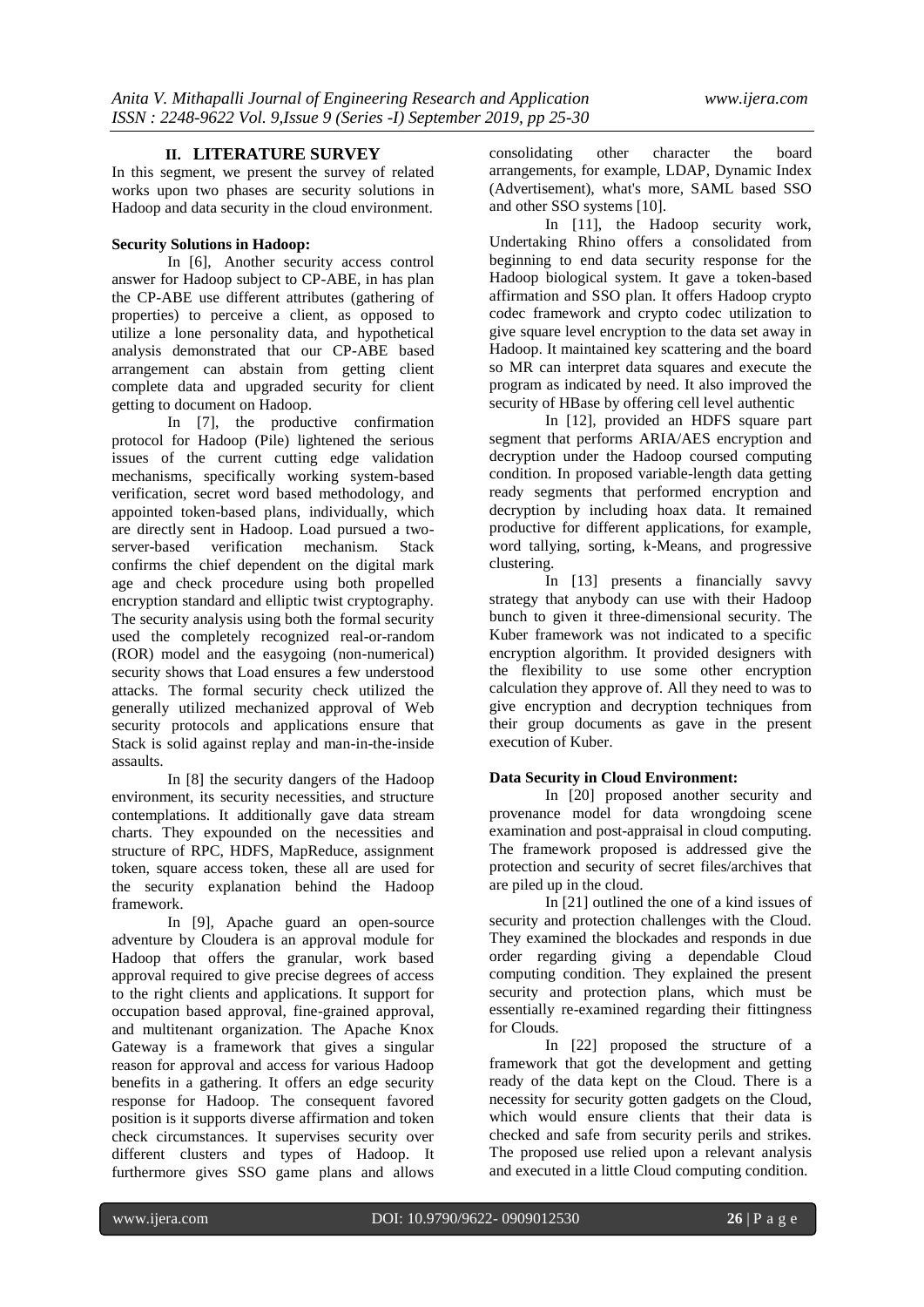In [23] has taken an elective point of view and proposed a data-driven perspective on Cloud security. The looks into investigated the security properties of secure data sharing among the applications encouraged on Clouds. They analyzed the data the board issues in appropriated question preparing, Legal what's more, framework analysis, and request correction affirmation. They proposed another security arrange for Cloud computing, which is named as Conclusive Secure Coursed Systems (DS2) [7]

In [8] The paper discussed out security risks in Cloud computing and enlightened advances that an undertaking can go out on a limb and ensure their resources. Cloud computing qualities, vulnerabilities, and significant territories in data chance administration. Moreover, they broke down the association security dangers, dangers, and useable countermeasures before adopting this technology

In [9] given a rundown of security dangers revealed in the chose writing that were connected with the Framework as an Administration (IaaS) Cloud computing administration commitments. This paper perceived security risks, which were balanced inside the Protection, Respectability, and Availability (CIA) security targets model. Eight perceived sorts of attacks are organized in association with three beginnings and mapped to the CIA model of security dangers.

In [14] Hash Message Authentication Code(HMAC) process, a riddle key and hash calculation, for instance, the secure hash algorithm (SHA) was used to make the message confirmation code. This check code steadily gave data decency and legitimacy in light of the fact that the mystery key was required to reproduce the code. HMAC can be helpful against man-in-the-middle ambushes on the message.

In [15], the proposed plan calls upon cryptography, expressly Public Key Foundation working together with SSO and LDAP, to ensure the affirmation, decency, and mystery of included data and interchanges. It displayed an even level of administration, available to each and every included substance, that comprehends a security work, inside which central trust was kept up.

In [16], centres around the specialized parts of digital crime scene investigation in circulated cloud situations. They contributed by surveying whether the client of cloud computing services can play out a conventional digital examination from a specialized perspective. Besides, they talked about potential arrangements and conceivable new strategies helping clients to perform such examinations.

In [17], for cloud security to dispense with the worries in regards to data misfortune, isolation, and privacy while getting to the web application on the cloud. Calculations like: RSA, DES, AES, Blowfish have been used and comparative examination among them have besides been shown to ensure the security of data on the cloud. DES, AES, Blowfish is symmetric key calculations, wherein a single key is used for both encryption/decryption of messages.

In [18], focused on the security and insurance issues in cloud computing in light of a quality-driven technique, and the data uprightness affirmation made dealing with encryption algorithm and the audit changed into executed with the assistance of hashing algorithm open in order to affirm the value delivered again even as checking the data decency available with the related record, here they have tackled different angles, for instance, customer record access approach, availability of data, data changing or dependability affirmation and the system ought to be security protecting so the data should not be break in the midst of the cloud execution.In [19], depicted that the overwhelming issue of cloud stockpiling service is to prompt clients to accept the cloud stockpiling supplier security and to transfer their touchy individual data. They proposed, cloud client driven key administration system for the assurance of data in the cloud, to take care of the issue of clients trust With the knowledge presented in the above studies, one may ask what combination phenomena would arise for Hadoop and cloud environment. To answer this question, in this work, we present a systemic investigation of possible security solutions.

| <b>Paper Title</b>         | Year | <b>Techniques</b>       | <b>Highlights</b>       | <b>References</b> |
|----------------------------|------|-------------------------|-------------------------|-------------------|
| cloud<br>Tending<br>to     | 2012 | computing<br>Cloud      | This paper endeavors to | [15]              |
| security<br>computing      |      | security                | assess cloud computing  |                   |
| Future<br>Age<br>issues.   |      | Confided in Outsider    | security.               |                   |
| <b>Computer Frameworks</b> |      | Public key framework    | An answer is exhibited  |                   |
|                            |      | Data<br>and             | which endeavors to kill |                   |
|                            |      | correspondence security | interesting threats.    |                   |
|                            |      | Trust                   | This paper presents a   |                   |
|                            |      |                         | Confided in Outsider.   |                   |
|                            |      |                         | TTP is entrusted with   |                   |

**II. COMPARATIVE ANALYSIS**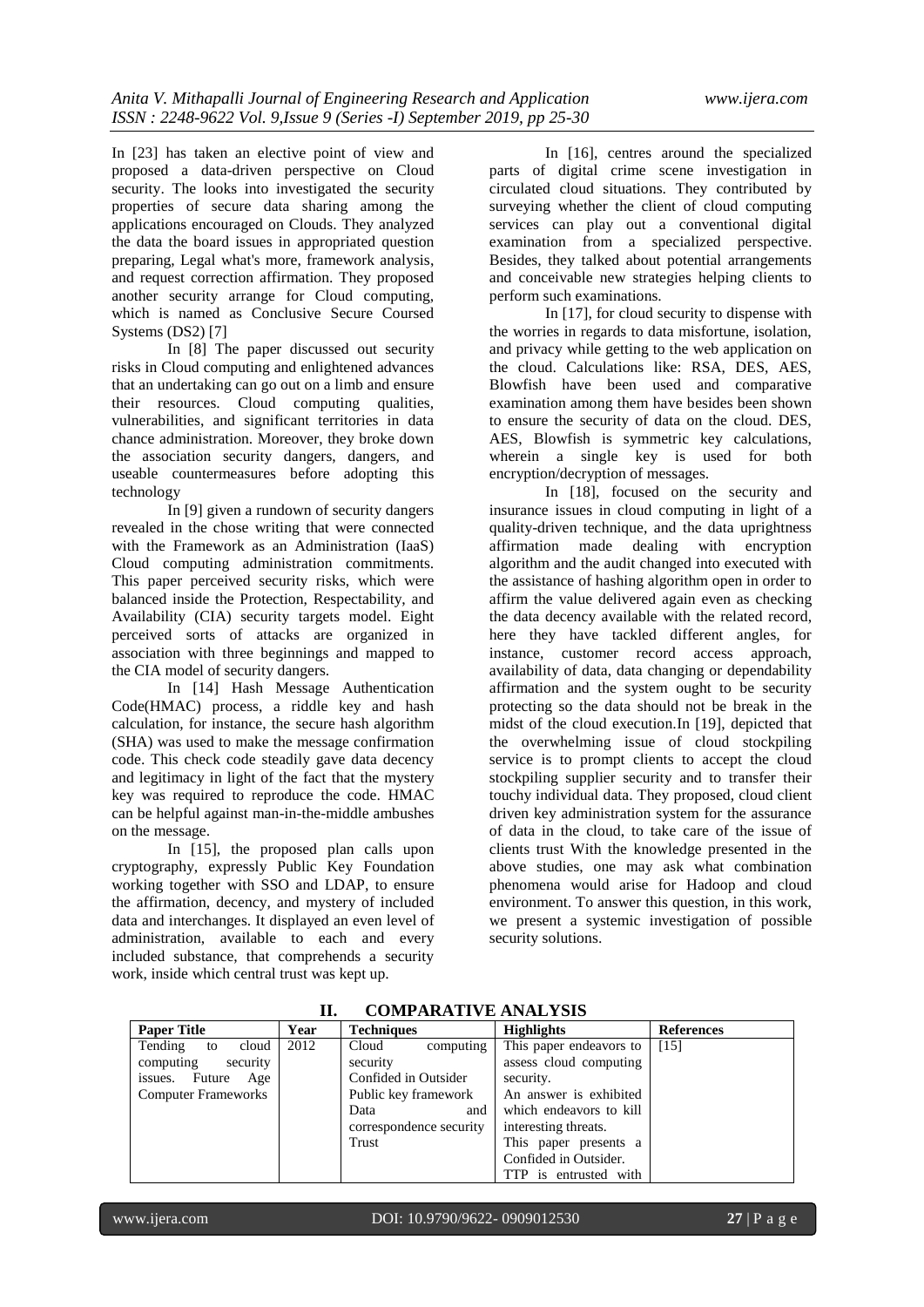# *Anita V. Mithapalli Journal of Engineering Research and Application www.ijera.com ISSN : 2248-9622 Vol. 9,Issue 9 (Series -I) September 2019, pp 25-30*

| Secure Client Data in<br>Cloud<br>Computing<br>Utilizing<br>Encryption<br>Calculations                                                  | 2013         | AES, Blowfish, DES,<br>Cloud<br>Computing,<br>RSA, Data Security                                                                                                   | guaranteeing<br>security<br>qualities inside a cloud<br>situation.<br>The<br>arrangement<br>Key<br>utilizes<br>Open<br>Foundation<br>working<br>together with SSO and<br><b>LDAP</b><br>AES algorithm used the<br>least time to execute<br>cloud data, the Blowfish<br>calculation has the least<br>memory need.<br><b>DES</b><br>calculation eats up least<br>encryption time. RSA<br>consumes the longest<br>size | $[17]$        |
|-----------------------------------------------------------------------------------------------------------------------------------------|--------------|--------------------------------------------------------------------------------------------------------------------------------------------------------------------|---------------------------------------------------------------------------------------------------------------------------------------------------------------------------------------------------------------------------------------------------------------------------------------------------------------------------------------------------------------------------------------------------------------------|---------------|
| Security and Protection<br>in Cloud Computing                                                                                           | 2013         | cloud<br>computing,<br>security,<br>protection,<br>classification,<br>trust,<br>honesty, responsibility,<br>accessibility                                          | memory<br>and<br>encryption time.<br>The associations among<br>them, the vulnerabilities<br>that may be abused by<br>aggressors,<br>the<br>risk<br>models,<br>just<br>as<br>protection<br>methodologies<br>in<br>a<br>cloud situation                                                                                                                                                                               | $[18]$        |
| of<br>Development<br>an<br>Archive<br>The<br>executives Framework<br>Private<br>for<br>Cloud<br>Condition                               | 2013         | Document<br>Management,<br>Collaboration,<br>Synchronization,<br>Private Cloud                                                                                     | This system provided<br>clients in an association<br>with<br>a<br>basic<br>and<br>productive mechanism<br>to get to, oversee and<br>share their data. It gave<br>major report controls,<br>synchronization,<br>and<br>sharing functionalities,<br>and thinks about the<br>help of heterogeneous<br>customer devices                                                                                                 | $[19]$        |
| A new solution of data<br>security accessing for<br>Hadoop based on CP-<br>ABE<br>Structure<br>and                                      | 2014<br>2017 | Encryption,<br>Access<br>Control. Public<br>Key,<br>Servers,<br>Cloud<br>Stockpiling,<br>Data<br>Security<br>Access,<br>Hadoop<br>Hadoop Security, HDFS            | ABE based solution can<br>avoid<br>obtaining<br>user<br>information<br>complete<br>and upgraded security<br>for a client getting to a<br>document on Hadoop<br>Proposed<br>variable-                                                                                                                                                                                                                                | [6]<br>$[12]$ |
| execution of<br><b>HDFS</b><br>data encryption plan<br>utilizing<br>ARIA<br>calculation on Hadoop                                       |              | Data<br>Encryption,<br>Encryption<br>Hadoop<br>Codec,<br>ARIA<br>Encryption Calculation,<br>Data Encryption,                                                       | length data components<br>and perform encryption<br>and<br>decryption<br>including<br>sham data.<br>Furthermore,<br>prevent<br>intruders<br>data<br>from<br>stealing user data                                                                                                                                                                                                                                      |               |
| HEAP: A Proficient<br>Flaw<br>tolerant<br>and<br>Validation and Key<br>Trade Convention for<br>Hadoop-helped Huge<br>Information Stage. | 2018         | Cloud<br>computing,<br>formal<br>security,<br>key<br>understanding,<br>huge<br>information<br>security,<br>Hadoop, confirmation,<br>formal<br>security,<br>AVISPA. | The chairman needs to<br>login<br>into<br>the<br>framework utilizing his<br>character<br>and<br>secret<br>word<br>it<br>as<br>were.<br>Therefore,<br>the cluster<br>enlistment arrangement<br>is adaptable and easy to<br>use in nature.<br>Two-server based check<br>and key exchange show<br>does not have any<br>impediment<br>likeness                                                                          | $[7]$         |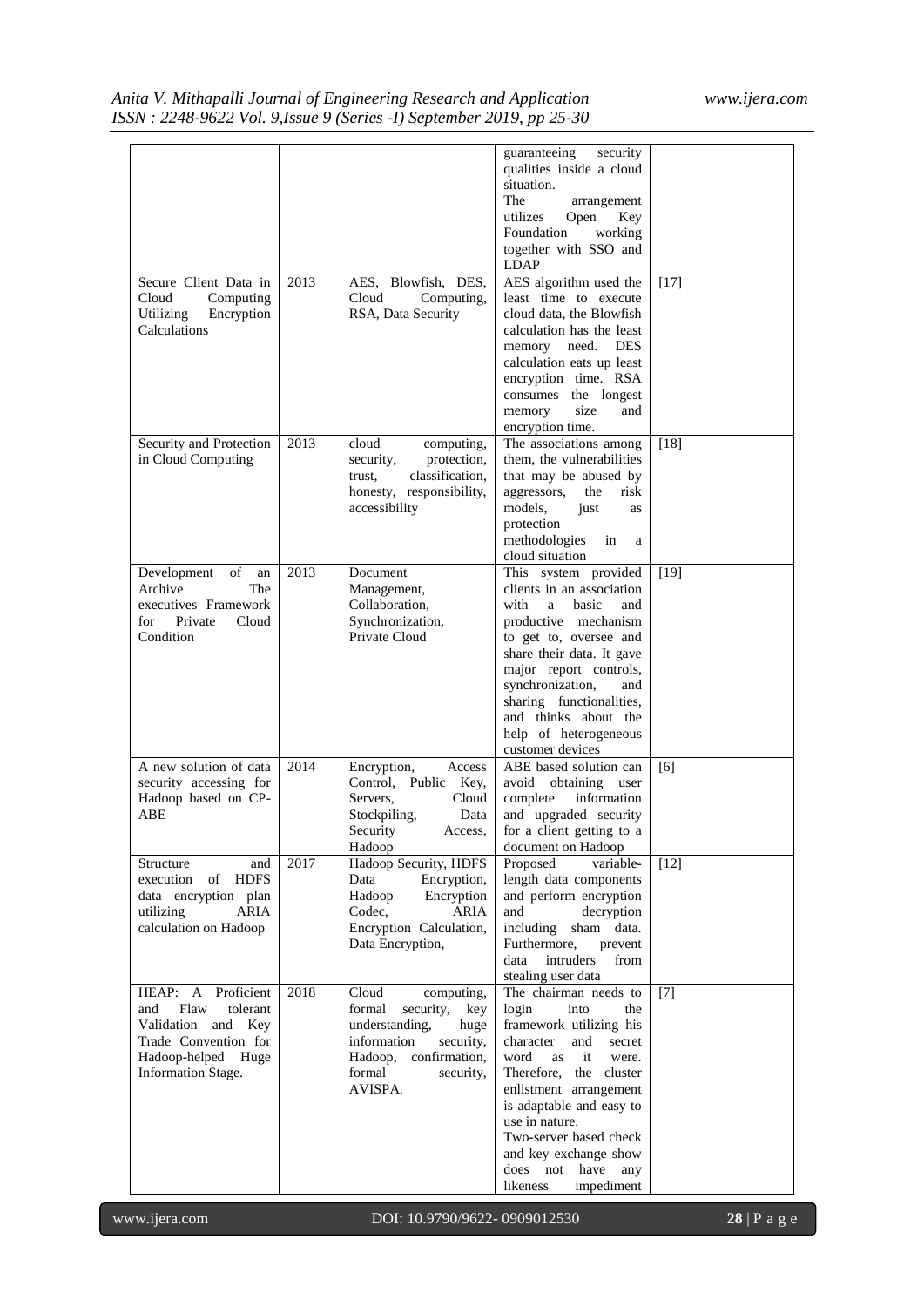*Anita V. Mithapalli Journal of Engineering Research and Application www.ijera.com ISSN : 2248-9622 Vol. 9,Issue 9 (Series -I) September 2019, pp 25-30*

|               | with the standard single- |
|---------------|---------------------------|
| server        | based                     |
| methodologies |                           |
|               |                           |
|               |                           |
|               | The key rollover issue is |
| a             | dire<br>issue<br>for      |
|               | client<br>customary       |
|               | enrolment strategy,       |
|               | where during session      |
|               | key establishment, a      |
|               | whole deal riddle key     |
|               | mystery key) is used to   |
|               | create a puzzle channel   |
|               |                           |
|               | among client<br>and       |
|               | Enlistment Specialist     |
| $(RA)$ .      |                           |
|               |                           |
|               | Double server based       |
|               | session key foundation    |
|               | procedure makes the       |
|               | proposed verification     |
|               |                           |
|               | framework increasingly    |
|               | strong, savvy and easy    |
| to use.       |                           |

#### **Research Gaps**

From the above literature review, we noticed some research gaps in order to design and study security solutions in Hadoop and cloud environment. As per the progress of research in this domain, we listed the research problems.

- The encryption asset supplier needs to get all applicable data of the client, it will harm the client's security unquestionably, and it will require more transfer speed and huge handling overhead.
- By information, encryption to secure the spillage of touchy information put away in Hadoop.
- The security and prosperity issues are the critical troubles before the cloud computing development. The well-regulated security and prosperity issue gives better organizations and creates trust in clients to move their data into the cloud.
- A network-level course of action with network protocols and network security, for instance, appropriated nodes, dispersed information, Internodes correspondence.
- User confirmation level arrangements with encryption/unscrambling techniques, validation strategies, for example, managerial rights for nodes, check of employments and nodes, and logging.

# **IV. CONCLUSION AND FUTURE WORK**

In this paper, we displayed a precise audit of different studies over the Hadoop and cloud environment. The literature related to recent security solutions in Hadoop and cloud condition exhibited. In this paper, we contemplated the

similar examination and analysis of the data security are provided for these challenges to overcome the risk involved in cloud computing. We showed the assessment and relative analysis recently examinations. The outcome of this paper claims the various research gaps identified from the literature review.

#### **REFERENCES**

- [1]. K, Chitharanjan, and Kala Karun A. "A review on hadoop — HDFS infrastructure extensions.". JeJu Island: 2013, pp. 132-137, 11-12 Apr. 2013.
- [2]. F.C.P, Muhtaroglu, Demir S, Obali M, and Girgin C. "Business model canvas perspective on big data applications." Big Data, 2013 IEEE International Conference, Silicon Valley, CA, Oct 6-9, 2013, pp.32 - 37.
- [3]. Zhao, Yaxiong , and Jie Wu. "Dache: A data aware caching for big-data applications using the MapReduce framework." INFOCOM, 2013 Proceedings IEEE, Turin, Apr 14-19, 2013, pp. 35 - 39.
- [4]. Xu-bin, LI , JIANG Wen-rui, JIANG Yi, ZOU Quan "Hadoop Applications in Bioinformatics." Open Cirrus Summit (OCS), 2012 Seventh, Beijing, Jun 19-20, 2012, pp. 48 - 52.
- [5]. Bertino, Elisa, Silvana Castano, Elena Ferrari, and Marco Mesiti. "Specifying and enforcing access control policies for XML document sources." pp 139-151.
- [6]. Zhou, H., & Wen, Q. (2014). Another arrangement of data security getting to for Hadoop dependent on CP-ABE. 2014 IEEE